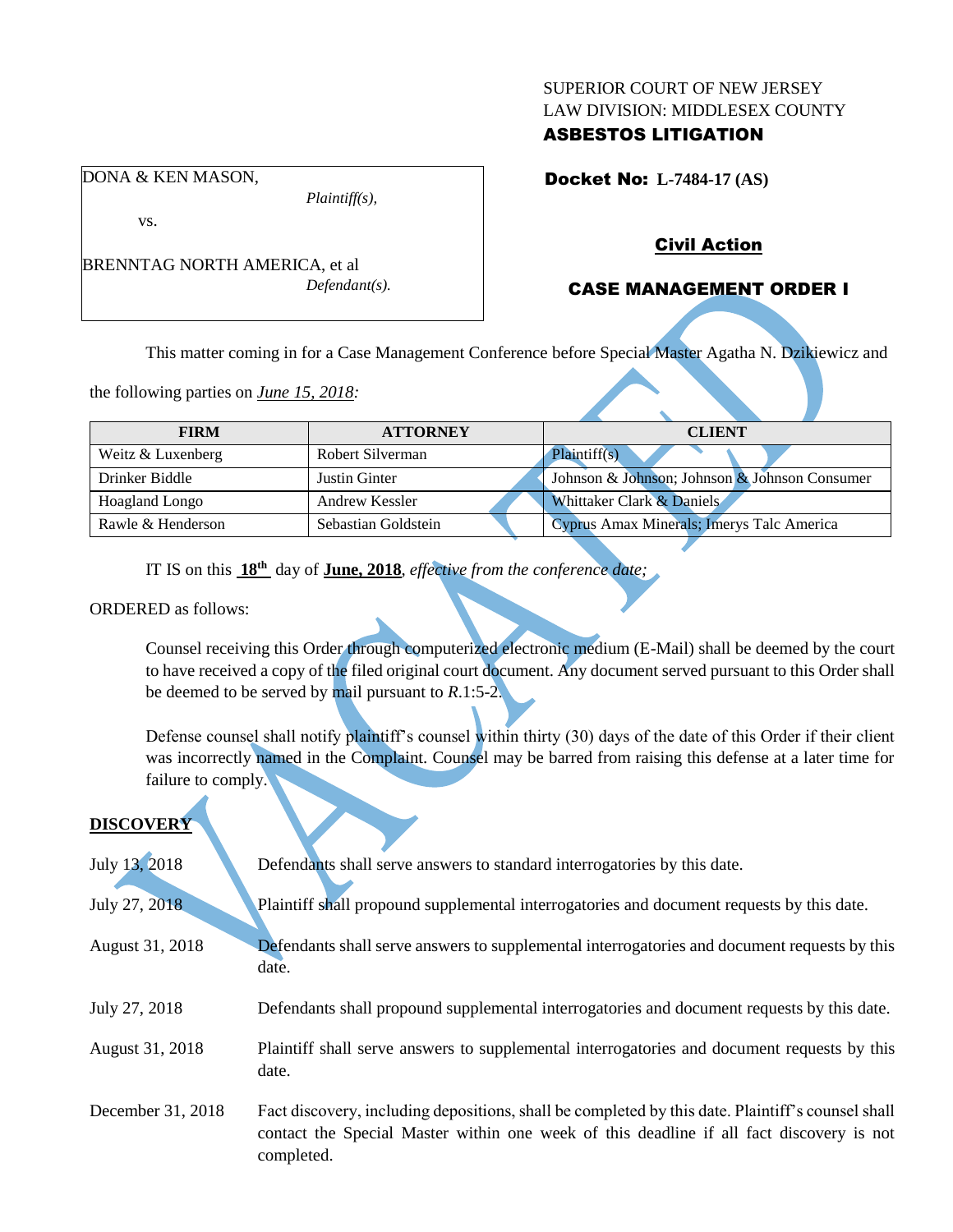December 31, 2018 Depositions of corporate representatives shall be completed by this date.

### **EARLY SETTLEMENT**

March 1, 2019 Settlement demands shall be served on all counsel and the Special Master by this date.

### **SUMMARY JUDGMENT MOTION PRACTICE**

- March 1, 2019 Plaintiff's counsel shall advise, in writing, of intent not to oppose motions by this date.
- March 15, 2019 Summary judgment motions shall be filed no later than this date.
- April 12, 2019 Last return date for summary judgment motions.

#### **MEDICAL DEFENSE**

- February 28, 2019 Plaintiff shall serve medical expert reports by this date.
- May 10, 2019 Defendants shall identify its medical experts and serve medical reports, if any, by this date. In addition, defendants shall notify plaintiff's counsel (as well as all counsel of record) of a joinder in an expert medical defense by this date.

#### **LIABILITY EXPERT REPORTS**

- February 28, 2019 Plaintiff shall identify its liability experts and serve liability expert reports or a certified expert statement by this date or waive any opportunity to rely on liability expert testimony.
- May 10, 2019 Defendants shall identify its liability experts and serve liability expert reports, if any, by this date or waive any opportunity to rely on liability expert testimony.

#### **ECONOMIST EXPERT REPORTS**

February 28, 2019 Plaintiff shall identify its expert economists and serve expert economist report(s), if any, by this date or waive any opportunity to rely on economic expert testimony.

 $\_$  ,  $\_$  ,  $\_$  ,  $\_$  ,  $\_$  ,  $\_$  ,  $\_$  ,  $\_$  ,  $\_$  ,  $\_$  ,  $\_$  ,  $\_$  ,  $\_$  ,  $\_$  ,  $\_$  ,  $\_$  ,  $\_$  ,  $\_$  ,  $\_$  ,  $\_$  ,  $\_$  ,  $\_$  ,  $\_$  ,  $\_$  ,  $\_$  ,  $\_$  ,  $\_$  ,  $\_$  ,  $\_$  ,  $\_$  ,  $\_$  ,  $\_$  ,  $\_$  ,  $\_$  ,  $\_$  ,  $\_$  ,  $\_$  ,

May 10, 2019 Defendants shall identify its expert economists and serve expert economist report(s), if any, by this date or waive any opportunity to rely on economic expert testimony.

# **EXPERT DEPOSITIONS**

June 7, 2019 Expert depositions shall be completed by this date. To the extent that plaintiff and defendant generic experts have been deposed before, the parties seeking that deposition in this case must file an application before the Special Master and demonstrate the necessity for that deposition. To the extent possible, documents requested in a deposition notice directed to an expert shall be produced three days in advance of the expert deposition. The expert shall not be required to produce documents that are readily accessible in the public domain.

#### **PRE-TRIAL AND TRIAL**

May 23, 2019 @ 10:00am Settlement conference. All defense counsel shall appear with authority to negotiate settlement and have a representative authorized to negotiate settlement available by